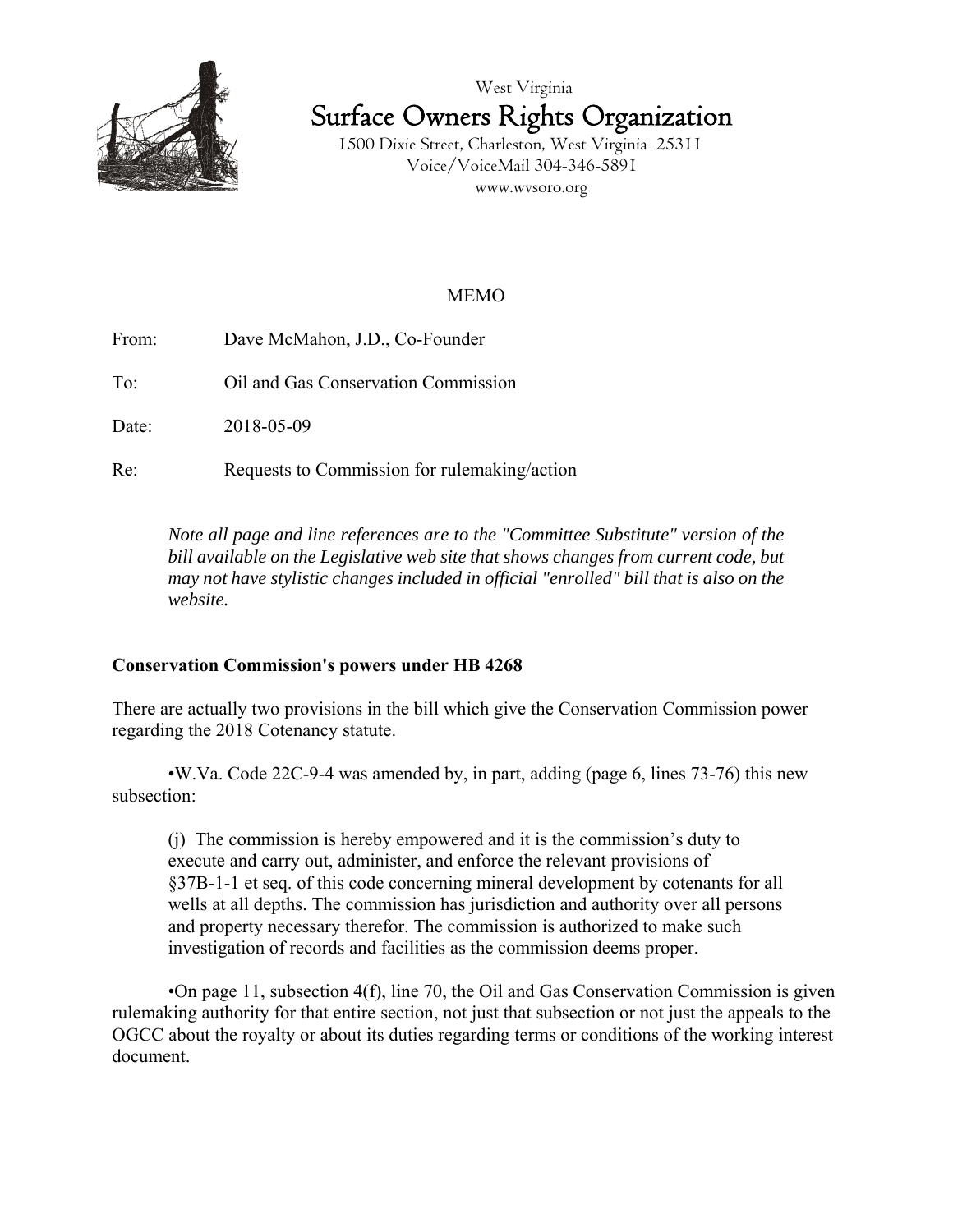## **Rulemaking that needs done.**

1. The driller is required to make **"reasonable efforts to negotiate."**

 $\Box$  A rule should say that this should not include the driller giving in on only the things that they could not get if the landowner takes the option for highest royalty and average bonus -- "warranty of title, jurisdictional or choice of law provisions, arbitration provisions, injection well provisions, disposal well provisions, and storage provisions" Pag 11, lines 54-56.

 $\Box$  The Commission should make a rule that says reasonable efforts includes giving the landowner their net acreage, a map of the location of their land, and a reference to the tax ticket for the tract (so they can make sure taxes are paid in the future if they are not now paying them).

2. **Notice of statutory requirements/options.** The statute requires the driller to give the landowner the driller's "best and final offer". There is no requirement that the driller says that an offer is their best and final offer. The landowner has 45 days to make an election to choose an option to lease or take a working interest. However, there is no requirement that the landowner gets actual notice of their options under the statute, or their right to appeal and how to appeal.

 $\Box$  A rule should require the landowner to be told the offer is the best and final offer and of their rights to the options under the statute and to an appeal etc.

3. **"Delivery" dates should be postmark dates for cotenants.** People in rural do not have experience with/access to private overnight companies, and rural post offices are getting shut down, so even U.S. postal service overnight is difficult. Lots of other legal rules say that "delivery" means putting it in the US Mail with a post mark of the required delivery date. This is not a problem for operators so actual delivery with a return receipt from the Postal Service or Fed Ex, UPS etc. could still apply to drillers.

 $\Box$ A rule should be adopted that "delivery" by a cotenant means postmarked on the required day. Use of return receipt by operators is not a burden so they could be required to show return receipt to show "delivery".

4. **Notice of highest royalty, average bonus.** The landowner can take the option for the highest royalty and average bonus, but how does the landowner find out what that is in the following situations: 1)Before deciding between working interest and royalty interest options. 2)When deciding whether to appeal within 30 days of the date the landowner "has chosen" the royalty/bonus option.

 $\Box$  A rule should require the driller to give the landowner notice of what they would get if they choose the first option before having to make a choice.

 $\Box$  In the alternative, so the landowner can decide whether to appeal, a rule should require the driller to give the landowner notice of the amount of the highest lease and the average signing bonus within a week of the landowner election.

5. **Determination of "consenting cotenants'" highest royalty/average signing bonus.** The statute says that a non-consenting cotenants gets the highest royalty and average signing bonus of "his or her consenting cotenants". That should be any consenting cotenant, not just the first 75%. It should function like a "most favored nation" clause that is not uncommon in the industry. If not, the driller will get 76% of the cotenants sign (say at 12.5%) and give the option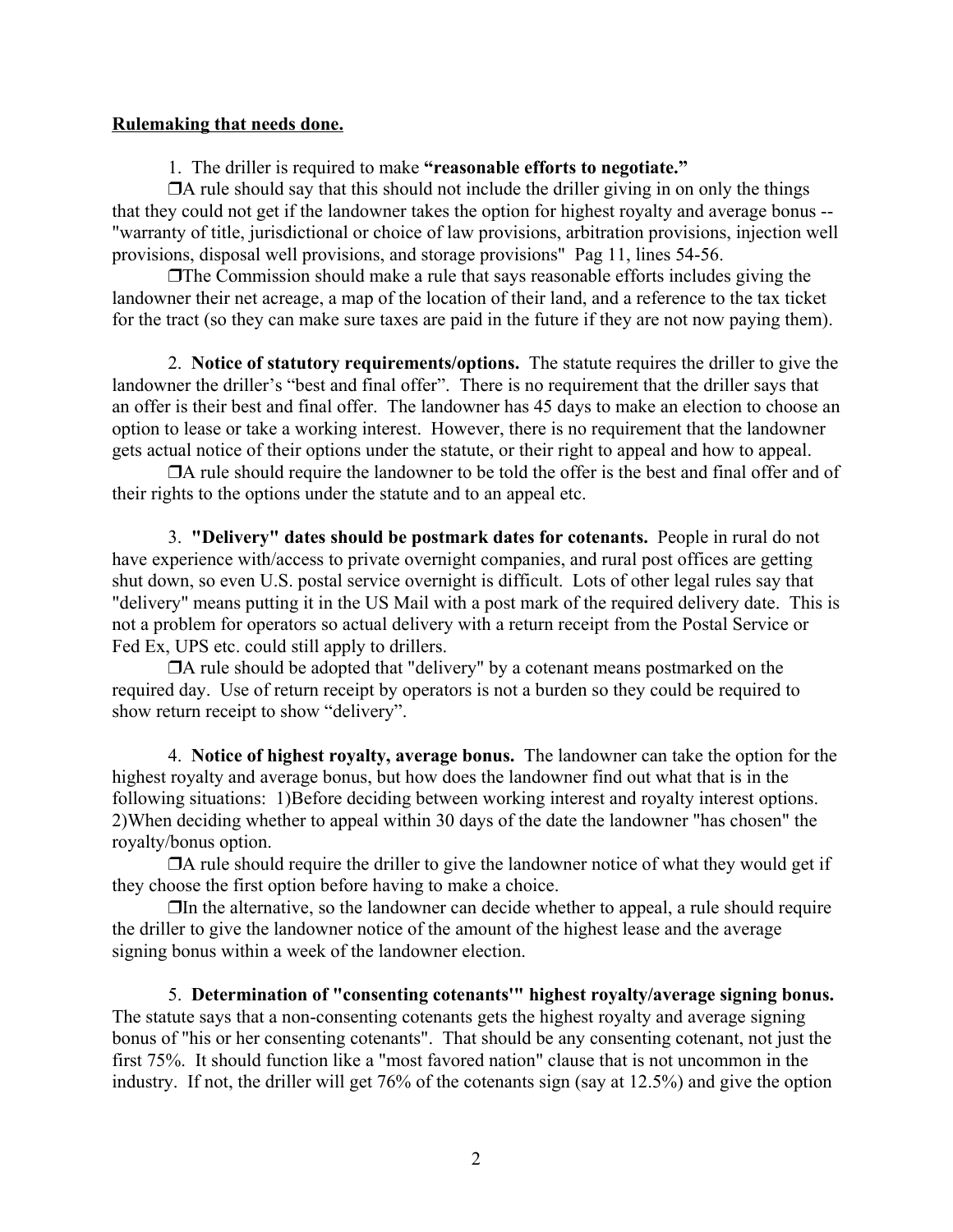to the 77th who takes the royalty clause option and only gets 12.5%. Then #78 says that the 12.5% offer is ridiculous and says he will take the working interest option instead -- so the driller gives in and says, "OK we'll give you 14%" and #78 takes it. If that happens, #77 should get 14% and not 12.5%.

Also, the "highest royalty" should include any overriding royalties negotiated with consenting owners in addition to their production royalties. This would give the nonconsenting owners the benefit of any "sweetheart" deals. For instance, if 74% of owners sign for 12.5% and there is a 1% owner who wants 18% royalty, the company can give that 1% owner an ORRI of 5.5% and a production royalty of only 12.5% in order to keep the remaining, non-consenting owners at 12.5% royalty.

 $\Box$  A rule should say that the "the highest royalty percentage paid to his or her consenting cotenants" functions as a "most favored nation" provision and applies to any lease signed, not just the first 75%.

 $\Box$  A rule should state that "highest royalty" includes overriding royalties and other such payments to a cotenant.

6. **Other terms and conditions.** Subsection 4(e) (page, 11, lines 50-53) gives the driller option to ". . . benefit from the other terms and provisions defined by the lease executed by a consenting cotenant which contains terms and provisions most favorable to the nonconsenting cotenant or the unknown or unlocatable interest owner . . ." How does the landowner find out what the terms of the other leases are? Even the hearing provided in at page 10 lines 31-36 does not appear to be on the best terms provision in (c), just the highest royalty and average signing bonus in  $(b)(1)$ .

"Rulemaking should require the driller to send landowners the leases or at least let them look at them in a local setting. The commission would be overwhelmed if it tries to decide all of these.

 $\Box$  If the commission is going to try to decide, the Commission needs a rule that provides for a way to hear from the landowner in writing or at a meeting or hearing of some kind on what the landowner thinks are the important terms in a lease.

7. **What interests/formations can go to surface owner?** Page 11, subsection (4)(e), limits the leasing under this new chapter to the formation that is proposed to be produced. It says on lines 58 to 60, "[N]onconsenting cotenants AND unknown or unlocatable interest owners will retain all rights to all other formations unless or until reasonable efforts are made to renegotiate under this section for each additional formation. [Emphasis added]" That makes sense for "non-consenting" cotenants. It does not make sense for "unknown and unlocatable" cotenants, since they cannot be found to have reasonable efforts to negotiate other formations! They could not be found in the first place for this formation!

There is a conflict in the bill/code with language on page 12 subsection  $4(g)$ , lines 58 through 60. There it says that if an unknown or unlocatable interest has not been claimed for 7 years, then the surface owner can go to court and have title transferred to them "of ANY AND ALL unknown or unlocatable interest owners in AN oil and natural gas estate which underlies the surface tract. [Emphasis added]" That seems to be broader than just the formation stated in the earlier Code section. The severance of mineral and surface interests is a terrible burden on industry, makes surface owners uncooperative etc.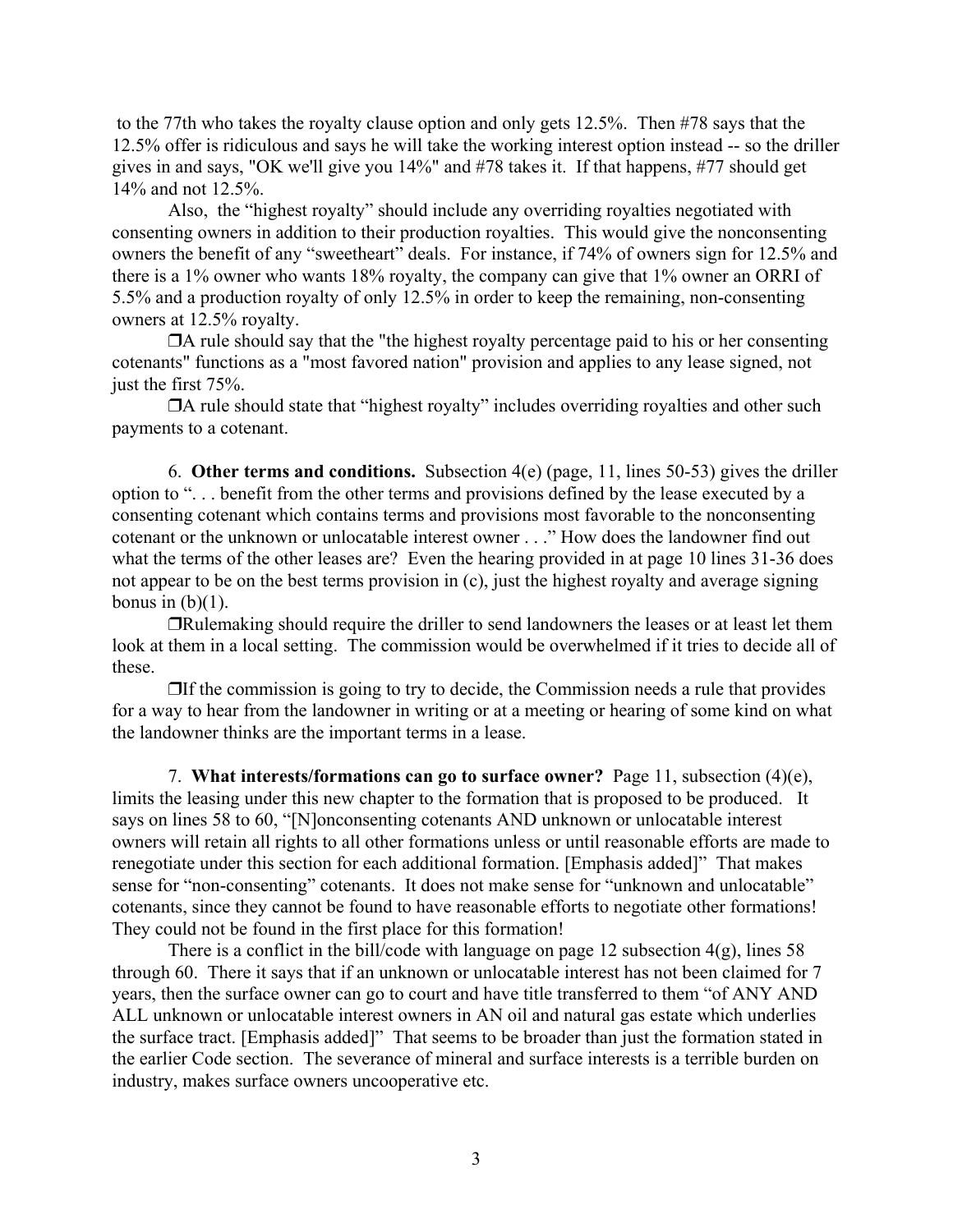$\Box$ The Commission should adopt a rule that says there is potential conflict in the bill/code, and it interprets the statute to mean that the entire column of oil and natural gas is subject to the surface owner getting title (unless another formation is separately deeded in the chain of title) that belonged to missing and unknown cotenants. That will make it easier for future drilling of other formations, reunite the surface, and the people who might be hurt for it could not be found in the first place and have not shown an interest for seven years. That rule would also be consistent with the existing provisions of West Virginia Code §55-12A-1, *et seq*.

8. **Surface owner consent to Commission.** [It might be best to read #9 below first.] The deep well statute which was enacted many years ago requires surface owner consent. The Commission requires the surface owner's consent to be sent to the commission as part of the well work permitting process for a deep well. The same should be true for the surface owner's consent required by the 2018 Cotenancy statute as part of the permitting process.

Language clearly limiting the requirement of surface owner consent to only when the statute was used for the mineral tract under the surface tract being disturbed was in the House Energy Committee version of the statute ("on, the surface of or above such tract of minerals "). But that language was taken out by House Judiciary based on the surface owner argument that even if the tract was not the tract under the surface owner, the cotenancy statute made longer well bores from the surface owner's tract possible which meant a longer presence on the surface owner whose land was being disturbed with more trucks talking materials to and fluids from the well, more light, more noise, more air emissions etc. When the bill was explained to the House of Delegates by John Shott, Chairman of House Judiciary, as the bill was up for passage on third reading, he told the House that the surface owner consent requirement applied even if the mineral tract for which the Chapter was used was "maybe even a mile" from the mineral tract under the surface owners.<sup>12</sup>

The D.E.P. is already on record saying that based on the studies it did pursuant to the Natural Gas Horizontal Well Control Act of December 2011 surface owners need more protection. According to D.E.P.'s May 28, 2013, cover letter to the President of the Senate and the Speaker of the House, the studies shows the need , ". . .[T]o reduce potential exposures. . ." and ", , ,to provide for a more consistent and protective safeguard for residents in affected areas."

 $\Box$  A rule should require the permit applicant to submit a surface owner consent document signed by the surface owner for any tract upon which surface disturbance occurs if the surface disturbance is for a well the vertical or horizontal well the bore of which penetrates a mineral

<sup>&</sup>lt;sup>1</sup>See Chairman Shott's explanation at four hours and thirty minutes into the House Floor session of 02/15/1918 can be found at https://www.youtube.com/watch?v=lgwOi1U\_Ms8&list=PL2q3Wbz7wKWXbMV02AJO4PWL

<sup>8</sup>PuZMKFs7&index=2 .

<sup>&</sup>lt;sup>2</sup>Senator and Judiciary Chairman Trump was asked a question when the bill was up for passage in the Senate without any amendments by the Senate, and his explanatino fo the bill was not thes same -- he explained it the way the previous year's Senate bill his committee drafted passed the Senate and died in the House without the change made to the 2018 Cotenancy bill by House Judiciary -- that surface owner consent was only needed if the 2018 Cotenancy bill was used for the tract under the disturbed surface. But it was Chairman Shott's amendment and Delegate Trump was probably confused based on what he had drafted the year before.